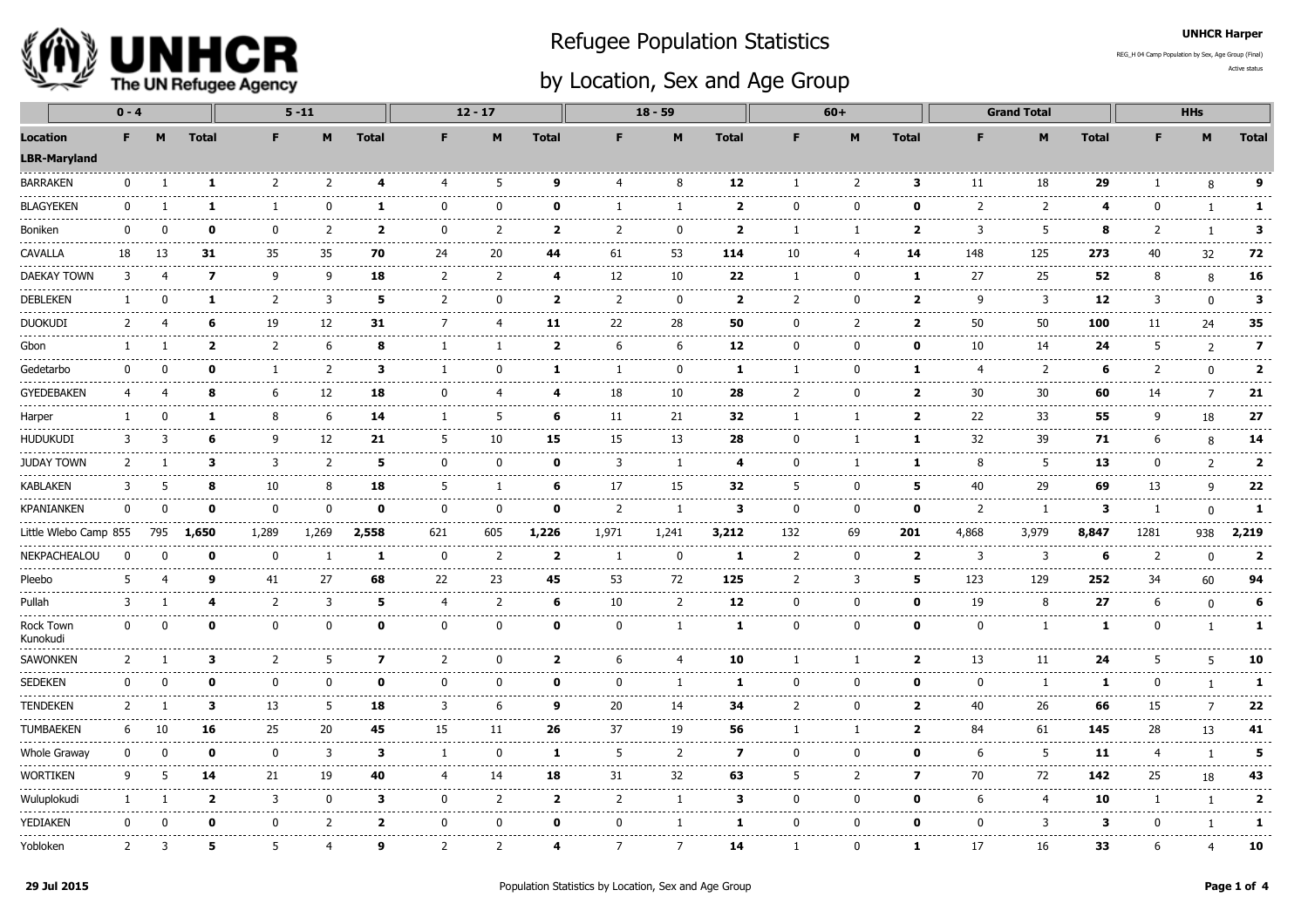|              | $0 - 4$ |       |       | $5 - 11$ |       |              | $12 - 17$ |       |              | $18 - 59$ |       |              | $60+$ |       |              | <b>Grand Total</b> |       |              | <b>HHs</b> |       |              |
|--------------|---------|-------|-------|----------|-------|--------------|-----------|-------|--------------|-----------|-------|--------------|-------|-------|--------------|--------------------|-------|--------------|------------|-------|--------------|
| Location     |         | м     | Total |          | M     | <b>Total</b> |           | M     | <b>Total</b> |           | M     | <b>Total</b> |       | M     | <b>Total</b> |                    | M     | <b>Total</b> |            | M     | <b>Total</b> |
| Yorken       |         |       |       |          |       |              |           |       |              |           |       | 11           |       |       |              |                    |       |              |            |       |              |
| <b>Total</b> | 924     | 859   | 1,783 | 1,510    | 1,471 | 2,981        | 727       | 723   | 1,450        | 2,324     | 1,571 | 3,895        | 171   | 88    | 259          | 5,656              | 4,712 | 10,368       | 1,524      | 1,175 | 2,699        |
|              | 51.8%   | 48.2% |       | 50.7%    | 49.3% |              | 50.1%     | 49.9% |              | 59.7%     | 40.3% |              | 66.0% | 34.0% |              | 54.6%              | 45.4% |              |            |       |              |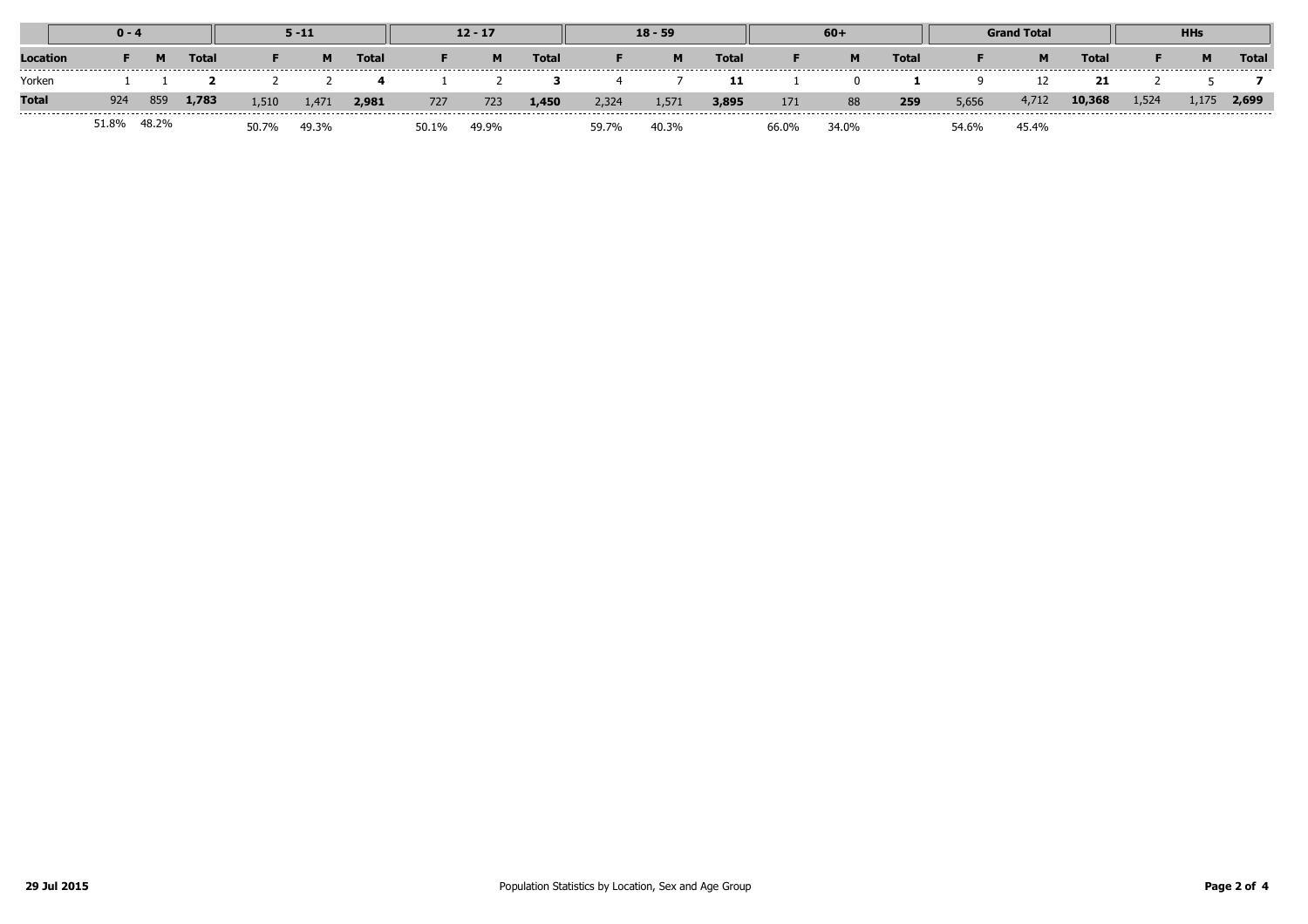|                                  | $0 - 4$        |              |              |               | $5 - 11$                        |                   |              | $12 - 17$        |                   |                    | $18 - 59$                     |              |                | $60+$       |                 |                                                                                                                                                                                                                                                                                                                                                                                                    | <b>Grand Total</b>                                                                                                                                                                                                                                                                                                                                                                                                                                                                           |                  |         | <b>HHs</b>     |                      |  |
|----------------------------------|----------------|--------------|--------------|---------------|---------------------------------|-------------------|--------------|------------------|-------------------|--------------------|-------------------------------|--------------|----------------|-------------|-----------------|----------------------------------------------------------------------------------------------------------------------------------------------------------------------------------------------------------------------------------------------------------------------------------------------------------------------------------------------------------------------------------------------------|----------------------------------------------------------------------------------------------------------------------------------------------------------------------------------------------------------------------------------------------------------------------------------------------------------------------------------------------------------------------------------------------------------------------------------------------------------------------------------------------|------------------|---------|----------------|----------------------|--|
| Location<br><b>LBR-River Gee</b> | F.             |              | <b>Total</b> | F.            | M                               | <b>Total</b>      | F.           | M                | <b>Total</b>      | F                  | M                             | <b>Total</b> | F.             | M           | <b>Total</b>    | F                                                                                                                                                                                                                                                                                                                                                                                                  | M                                                                                                                                                                                                                                                                                                                                                                                                                                                                                            | <b>Total</b>     | F.      | M              | <b>Total</b>         |  |
| Fish Town                        | 4              | q            | 13           | 32            | 23                              | 55                | 5            | 13               | 18                | 42                 | 8                             | 50           |                |             | 1               | 84                                                                                                                                                                                                                                                                                                                                                                                                 | 53                                                                                                                                                                                                                                                                                                                                                                                                                                                                                           | 137              | 37      | q              | 46                   |  |
| FREE TOWN                        | 13             |              | 24           | 26            | 41                              | 67                | 11           | 15               | 26                | 53                 | 26                            | 79           | b              |             | 6               | 109                                                                                                                                                                                                                                                                                                                                                                                                | 93                                                                                                                                                                                                                                                                                                                                                                                                                                                                                           | $- - - -$<br>202 | 47      | -24            | 71                   |  |
| GBAWELEKEN                       | 2              | 3            | 5            | 13            | 7                               | 20                | 8            | 4                | 12                | 14                 | 3                             | 17           | -1             | $\Omega$    | 1               | 38                                                                                                                                                                                                                                                                                                                                                                                                 | 17                                                                                                                                                                                                                                                                                                                                                                                                                                                                                           | 55               | 11      | 3              | 14                   |  |
| KARYELIBO                        | $\Omega$       | $\Omega$     | $\mathbf o$  | $\Omega$      | .<br>$\Omega$                   | 0                 | .<br>2       | <br>2            | 4                 | 4                  | ------------<br>$\Omega$      | 4            | <sup>0</sup>   |             | 0               | -----------<br>6                                                                                                                                                                                                                                                                                                                                                                                   | .<br>2                                                                                                                                                                                                                                                                                                                                                                                                                                                                                       | ------<br>8      | 2       | n              | $\mathbf{2}$         |  |
| Kronoken                         | .<br>37        | ------<br>33 | -----<br>70  | .<br>64       | <br>73                          | .<br>137          | .<br>28      | ----------<br>40 | -----------<br>68 | 105                | -----------------------<br>83 | .<br>188     | 16             |             | ---------<br>22 | .<br>250                                                                                                                                                                                                                                                                                                                                                                                           | .<br>235                                                                                                                                                                                                                                                                                                                                                                                                                                                                                     | <br>485          | 62      | 60             | 122                  |  |
| LEOPARD TOWN                     | $\overline{z}$ |              | 3            | 6             | -5                              | 11                | -1           | 2                | з                 | 8                  | -1                            | 9            |                |             | 1               | 18                                                                                                                                                                                                                                                                                                                                                                                                 | 9                                                                                                                                                                                                                                                                                                                                                                                                                                                                                            | 27               | 9       |                | 10                   |  |
| Mantuwah                         | $\Omega$       | n            | $\mathbf{o}$ | 3             | 2                               | 5                 | 2            | 4                | 6                 | 3                  | $\Omega$                      | 3            | <sup>0</sup>   |             | 0               | 8                                                                                                                                                                                                                                                                                                                                                                                                  | 6                                                                                                                                                                                                                                                                                                                                                                                                                                                                                            | 14               | 3       | $\Omega$       | 3                    |  |
| <b>NYAAKEN</b>                   | 13             | 18           | 31           | -----<br>15   | -----<br>25                     | 40                | 9            | 6                | 15                | -----<br>36        | 14                            | 50           | 3              |             | 6               | $\frac{1}{2} \frac{1}{2} \frac{1}{2} \frac{1}{2} \frac{1}{2} \frac{1}{2} \frac{1}{2} \frac{1}{2} \frac{1}{2} \frac{1}{2} \frac{1}{2} \frac{1}{2} \frac{1}{2} \frac{1}{2} \frac{1}{2} \frac{1}{2} \frac{1}{2} \frac{1}{2} \frac{1}{2} \frac{1}{2} \frac{1}{2} \frac{1}{2} \frac{1}{2} \frac{1}{2} \frac{1}{2} \frac{1}{2} \frac{1}{2} \frac{1}{2} \frac{1}{2} \frac{1}{2} \frac{1}{2} \frac{$<br>76 | -------<br>66                                                                                                                                                                                                                                                                                                                                                                                                                                                                                | -----<br>142     | 26      | 8              | 34                   |  |
| NYAWRIEKEN                       |                |              | $\mathbf{2}$ | .<br>10       | ------<br>11                    | -----------<br>21 | 4            | 3                | 7                 | ------------<br>13 | ----------<br>5               | 18           | ŋ              |             | 0               | 28                                                                                                                                                                                                                                                                                                                                                                                                 | -----------------------<br>20                                                                                                                                                                                                                                                                                                                                                                                                                                                                | -----<br>48      | .<br>10 | 5              | --------------<br>15 |  |
| PARKEN                           |                |              |              |               |                                 | 1                 | 0            |                  | ı                 |                    | 0                             | п.           | 0              |             | o               | 2                                                                                                                                                                                                                                                                                                                                                                                                  | 2                                                                                                                                                                                                                                                                                                                                                                                                                                                                                            | 4                |         | n              | 1.                   |  |
| Parken                           |                |              | $\mathbf{2}$ | 3             |                                 | 4                 | -1           | 2                | з                 | 3                  | $\Omega$                      | 3            | <sup>0</sup>   |             | 0               | 8                                                                                                                                                                                                                                                                                                                                                                                                  | 4                                                                                                                                                                                                                                                                                                                                                                                                                                                                                            | 12               | 3       | ŋ              | 3                    |  |
| river Gbeh                       | 8              |              | 15           | 27            | 23<br>.                         | 50                | 11           | 9                | 20                | 28                 | 12                            | 40           | 3              |             | з               | 77                                                                                                                                                                                                                                                                                                                                                                                                 | 51                                                                                                                                                                                                                                                                                                                                                                                                                                                                                           | 128<br>.         | 25      | 11             | 36                   |  |
| <b>SACKOR</b>                    | <sup>n</sup>   |              | ŋ            |               |                                 | 5                 | <sup>0</sup> | ŋ                | Λ                 | $\mathcal{P}$      | 3                             | 5            |                |             | 1               | 4<br>-------                                                                                                                                                                                                                                                                                                                                                                                       | ---------<br>7<br>$\frac{1}{2} \left( \frac{1}{2} \right) \left( \frac{1}{2} \right) \left( \frac{1}{2} \right) \left( \frac{1}{2} \right) \left( \frac{1}{2} \right) \left( \frac{1}{2} \right) \left( \frac{1}{2} \right) \left( \frac{1}{2} \right) \left( \frac{1}{2} \right) \left( \frac{1}{2} \right) \left( \frac{1}{2} \right) \left( \frac{1}{2} \right) \left( \frac{1}{2} \right) \left( \frac{1}{2} \right) \left( \frac{1}{2} \right) \left( \frac{1}{2} \right) \left( \frac$ | 11               | 3       | 3              |                      |  |
| SALLAH                           | 3              |              | 5            | 7             |                                 | 15                | 5            | 3                | 8                 | 8                  | 3                             | 11           | 0              |             | 1               | 23                                                                                                                                                                                                                                                                                                                                                                                                 | 17                                                                                                                                                                                                                                                                                                                                                                                                                                                                                           | 40               |         |                | 11                   |  |
| SAYKILIKEN                       | 0              | n            | n            | $\Omega$      | $\Omega$                        | 0                 | <sup>0</sup> | 0                | 0                 |                    | <sup>0</sup>                  | 1            | <sup>0</sup>   |             | o               |                                                                                                                                                                                                                                                                                                                                                                                                    | 0                                                                                                                                                                                                                                                                                                                                                                                                                                                                                            | -1               |         |                |                      |  |
| SOLOBLOH                         |                |              | 2            | -5            | 5                               | 10                | 0            |                  | 1.                | -6                 | 4                             | 10           | 0              |             | 1               | 12                                                                                                                                                                                                                                                                                                                                                                                                 | 12<br>---------                                                                                                                                                                                                                                                                                                                                                                                                                                                                              | 24               |         |                |                      |  |
| <b>SUWROKEN</b>                  |                | n            |              | 3             | 5                               | 8                 | n            | 2                | 2                 | 5                  | U                             | 5            |                |             | 1               | 10<br>.                                                                                                                                                                                                                                                                                                                                                                                            | 7<br>--------                                                                                                                                                                                                                                                                                                                                                                                                                                                                                | 17<br>-----      | 5       |                | 5                    |  |
| <b>SWEAKEN</b>                   |                |              | 2            | 4             |                                 | 11                | 2            |                  | з                 | 8                  | 5                             | 13           |                |             | 1               | 16                                                                                                                                                                                                                                                                                                                                                                                                 | 14                                                                                                                                                                                                                                                                                                                                                                                                                                                                                           | 30               |         |                | 12                   |  |
| Tarwarken                        |                |              |              |               | -5                              | 6                 |              |                  | 2                 |                    | <sup>0</sup>                  | 7            | <sup>0</sup>   |             | o               | 9                                                                                                                                                                                                                                                                                                                                                                                                  | 7                                                                                                                                                                                                                                                                                                                                                                                                                                                                                            | 16               |         |                | 7                    |  |
| TASLAH                           |                |              | $\mathbf{2}$ | 0             | -1                              | 1                 | <sup>0</sup> |                  | 1                 |                    | -1                            | $\mathbf{2}$ | 0              |             | 0               | 2                                                                                                                                                                                                                                                                                                                                                                                                  | 4                                                                                                                                                                                                                                                                                                                                                                                                                                                                                            | -6               |         |                |                      |  |
| Tugbaken(1)                      | n              | n            | n            | $\Omega$<br>. | -----                           | 1                 | -1           | 0                | 1                 | $\Omega$<br>.      | <sup>0</sup><br>------        | n            | U              |             | ŋ               |                                                                                                                                                                                                                                                                                                                                                                                                    | -1<br>.                                                                                                                                                                                                                                                                                                                                                                                                                                                                                      | 2                |         |                |                      |  |
| u-bor                            |                |              | 14           | 28            | 26                              | 54                | 10           | 13               | 23                | 28                 | 20                            | 48           | 2              |             |                 | 73                                                                                                                                                                                                                                                                                                                                                                                                 | 70                                                                                                                                                                                                                                                                                                                                                                                                                                                                                           | 143              | 25      | 18             | 43                   |  |
| WARTIKEN                         | 0              | n            | $\Omega$     | $\Omega$      | 0                               | 0                 |              | $\mathbf{0}$     | 1                 | n                  | <sup>0</sup>                  | $\Omega$     | <sup>0</sup>   |             | n               |                                                                                                                                                                                                                                                                                                                                                                                                    | $\mathbf{0}$                                                                                                                                                                                                                                                                                                                                                                                                                                                                                 | -1               |         |                |                      |  |
| WESSETOKEN                       |                | $\Omega$     | 1            | 3             | -1                              | 4                 | 4            | 2                | 6                 | 4                  | 4                             | 8            | 0              |             | 0               | 12                                                                                                                                                                                                                                                                                                                                                                                                 | 7                                                                                                                                                                                                                                                                                                                                                                                                                                                                                            | 19               |         | 2              |                      |  |
| <b>WLEGBOKEN</b>                 | $\mathcal{L}$  |              |              | q             | 8                               | 17                | 5            | 2                | 7                 | 10                 | 4                             | 14           |                |             | 1               | 27                                                                                                                                                                                                                                                                                                                                                                                                 | 16                                                                                                                                                                                                                                                                                                                                                                                                                                                                                           | 43<br>------     | 10      | $\overline{2}$ | 12                   |  |
| Woffiken                         |                |              | 2            | 2             | -5                              | 7                 | 2            |                  | з                 |                    | 2                             | 6            | 0              |             | 0               | 8                                                                                                                                                                                                                                                                                                                                                                                                  | 10                                                                                                                                                                                                                                                                                                                                                                                                                                                                                           | 18               |         | 2              |                      |  |
| Worty                            | 0              |              |              |               | <sup>0</sup>                    | 1                 | 0            |                  | 1.                | $\mathcal{L}$      | -1                            | 3            | $\mathbf{0}$   |             | 0               | 3                                                                                                                                                                                                                                                                                                                                                                                                  | 3                                                                                                                                                                                                                                                                                                                                                                                                                                                                                            | 6                |         |                | 2                    |  |
| YARGBEKEN<br>----------------    | $^{\rm o}$     | 0            | $\mathbf 0$  | $\mathbf{0}$  | -1<br>------------------------- | $\mathbf{1}$      | -1           | <sup>1</sup>     | $\mathbf{2}$<br>. | -1                 | 2                             | 3            | $\mathbf 0$    | $\mathbf 0$ | $\mathbf 0$     | 2<br>--------------------------------------                                                                                                                                                                                                                                                                                                                                                        | 4                                                                                                                                                                                                                                                                                                                                                                                                                                                                                            | 6<br>.           | -1      | 2              | 3.<br>------         |  |
| YASSAKEN                         |                |              | 5.           | 26            | 19                              | 45                | 10           | 9                | 19                | 29                 | 8                             | 37           | 2              | 0           | $\mathbf{2}$    | 68                                                                                                                                                                                                                                                                                                                                                                                                 | 40                                                                                                                                                                                                                                                                                                                                                                                                                                                                                           | 108              | -26     | 7              | 33                   |  |
| YOURKEN                          | 0              | $\Omega$     | $\mathbf{0}$ | $\Omega$      | 1                               | $\mathbf{1}$      | $\Omega$     | $^{\rm o}$       | $\mathbf{0}$      | -1                 | $\Omega$                      | -1           | $\mathbf{0}$   | $^{\circ}$  | $\mathbf{o}$    | 1                                                                                                                                                                                                                                                                                                                                                                                                  | $\mathbf{1}$                                                                                                                                                                                                                                                                                                                                                                                                                                                                                 | $\mathbf{2}$     | -1      | $\Omega$       | 1                    |  |
| ZLOH                             | 2              | 1            | 3            | 2             | 7                               | 9                 | -1           | 4                | 5                 | 9                  | 2                             | 11           | $\overline{2}$ | 1           | 3               | 16                                                                                                                                                                                                                                                                                                                                                                                                 | 15                                                                                                                                                                                                                                                                                                                                                                                                                                                                                           | 31               | 5       | 4              | 9                    |  |
| Total                            |                | 99 110       | 209          | 292           | 315                             | 607               | 125          | 143              | 268               | 436                | 211                           | 647          | 41             | 14          | 55              | 993                                                                                                                                                                                                                                                                                                                                                                                                |                                                                                                                                                                                                                                                                                                                                                                                                                                                                                              | 793 <b>1,786</b> | 350     |                | 176 526              |  |
|                                  | 47.4% 52.6%    |              |              |               | 48.1% 51.9%                     |                   | 46.6%        | 53.4%            |                   | 67.4%              | 32.6%                         |              | 74.5%          | 25.5%       |                 | 55.6%                                                                                                                                                                                                                                                                                                                                                                                              | 44.4%                                                                                                                                                                                                                                                                                                                                                                                                                                                                                        |                  |         |                |                      |  |